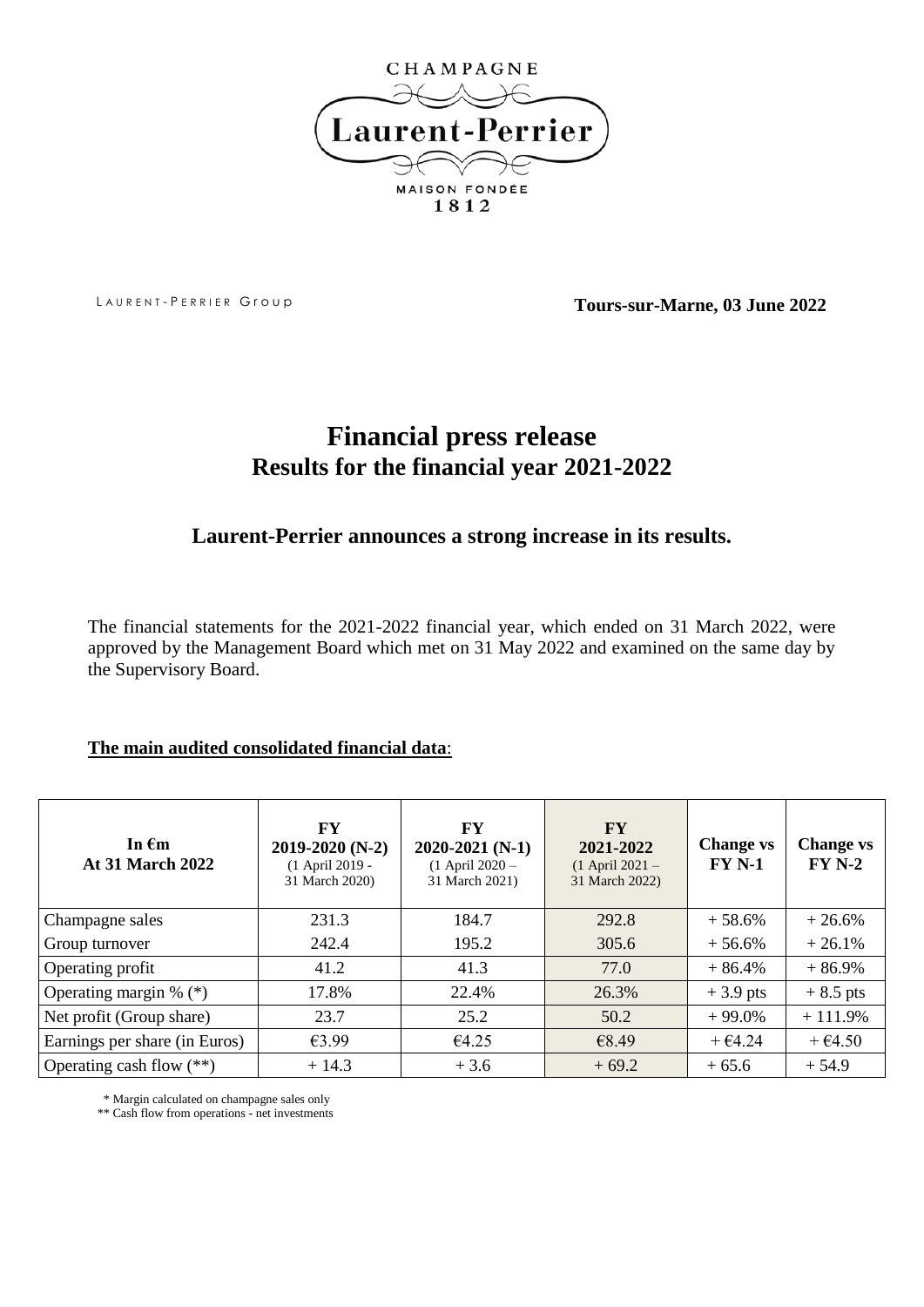

Commenting on the full-year results, Mr Stéphane Dalyac, Chairman of the Management Board, stated:

*"In a champagne market that is experiencing strong growth in shipments and despite the tensions linked to the conflict in Ukraine, the Laurent-Perrier Group has recorded a sharp increase in its results. This performance is supported by the global economic recovery following the improvement in the health situation and by the efforts undertaken for several years on the Group's value policy. The Laurent-Perrier Group is therefore maintaining its strategy by continuing to rely on the quality of its Champagne wines, the quality of its teams, the strength of its brands and the control of its distribution."*

#### **Change in turnover:**

During the period from 1 April 2021 to 31 March 2022, the global champagne market grew significantly in volume, reaching +34% compared to FY N-1 and +13% compared to FY N-2. During the same period, the Group experienced strong growth in sales volume of +58.6% compared to FY N-1 and +26.6% compared to FY N-2. This performance, supported by the strong market recovery, was based on the strength of the Group's brands and the quality of its premium champagnes, which recorded market share gains. Turnover (champagne sales) for the year was thus up sharply, standing at  $\epsilon$ 292.8 million at current exchange rates, with a positive price/mix effect of +4.4% vs. FY N-1 and +11.9% vs FY N-2.

#### **Change in the result:**

During the period from 1 April 2021 to 31 March 2022, the Group began the gradual resumption of its long-term investments, particularly in support of its brands and in business development. This resumption of investments was closely linked to the need to increase sales and control costs. All of this contributed to an improvement in the Group's operating margin, which reached 26.3% at current exchange rates. The Group share of net income also rose sharply. It stands at €50.2 million at current exchange rates and thus represents 16.4% of the Group's consolidated turnover.

## **Change in operational cash flow and the financial structure:**

Operating cash flow for the period showed a strong increase of  $+665.6$  million compared to FY N-1. This performance is linked to the growth of the business and to the control of working capital requirements, particularly inventory management.

The elements of the consolidated balance sheet for the year ended 31 March 2022 once again demonstrate the solidity of the Group's financial structure. Shareholders' equity, Group share, amounted to  $\epsilon$ 500.7 million and net debt<sup>(\*)</sup> stood at  $\epsilon$ 225.1 million including available cash of  $\epsilon$ 125.7 million. Gearing thus improved significantly to a historically low level of 0.45, compared with 0.63 at 31 March 2021.

(\*) Net debt: financial debt and other non-current debt + current financial debt - available cash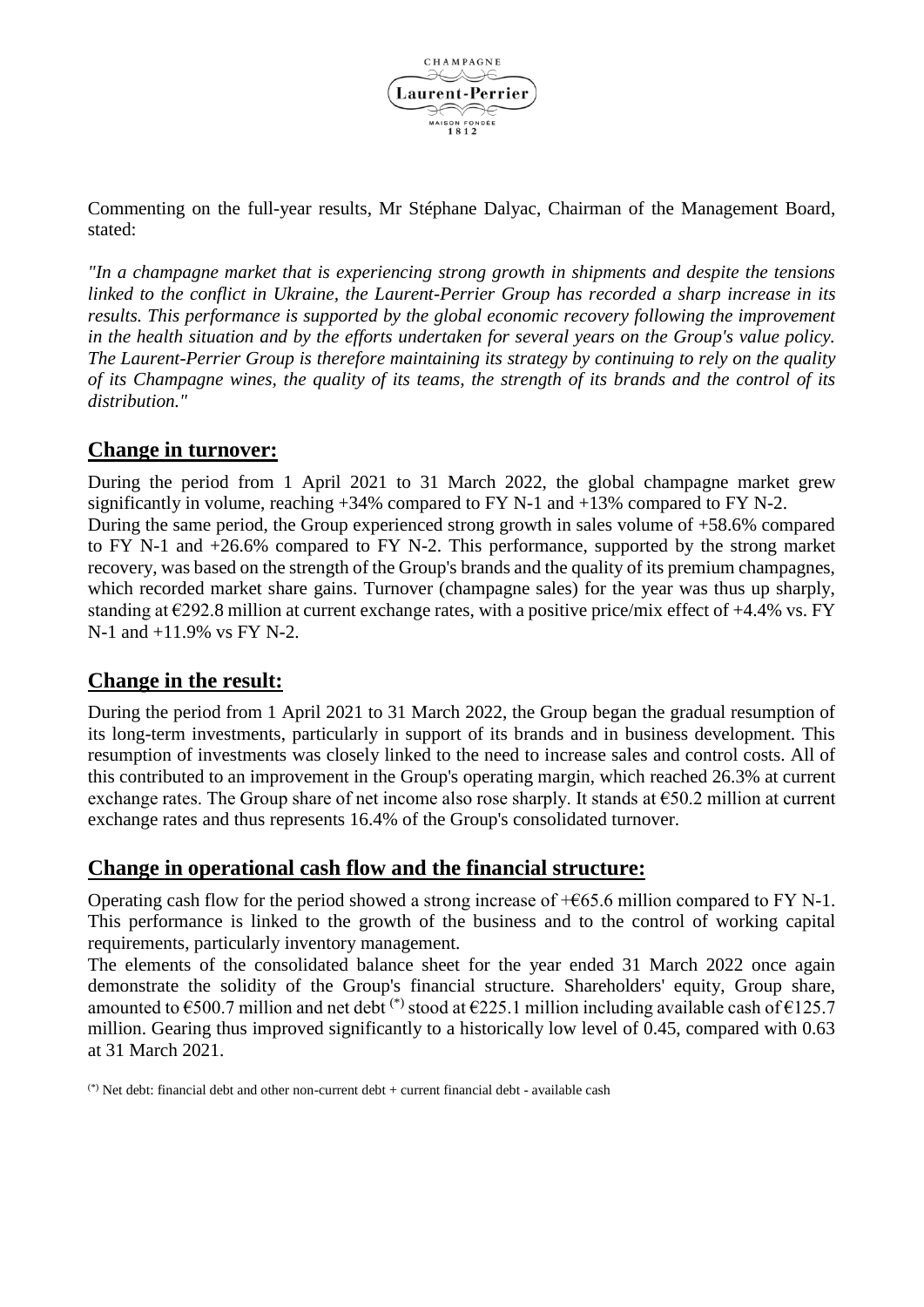

### **Outlook**

In a business context marked by the strength and intensity of the recovery in champagne shipments in 2021, the Laurent-Perrier Group notes that the annual results published for the 2021-2022 financial year have benefited from an exceptional context.

Faced with the uncertainties arising from the conflict in Ukraine, inflationary pressures and the resulting monetary policies, all of which call for a great deal of caution, the Laurent-Perrier Group is continuing to execute its 2021-2025 business plan with vigilance and confidence, and is maintaining its value strategy, which is based on four pillars:

- A single business: The production and sale of top-of-the-range Champagnes
- A high-quality supply based on a policy of partnerships
- A portfolio of strong and complementary brands
- Well-controlled global distribution.

*Laurent-Perrier is one of the rare family groups of champagne houses which is listed on the stock market, and which is exclusively dedicated to champagne, and focused on the high-end market. It has a large product portfolio renowned for its quality, based around the Laurent-Perrier, Salon, Delamotte and Champagne de Castellane brands.*

Code ISIN : FR 0006864484 Bloomberg : LPE:FP Reuters : LPER.PA

Laurent-Perrier belongs to compartment B of Euronext. Principal index CAC All Shares It is part of the composition of the EnterNext© PEA-PME 150 and Euronext® FAMILY BUSINESS indexes.

Stéphane Dalyac Chairman of the Management Board Laurent-Perrier Group Telephone: +33 3 26 58 91 22

*The audit procedures relating to the consolidated accounts for the 2021-2022 financial year have been carried out by the statutory auditors (KPMG and PwC) and the audit report is being issued. All the financial data will soon be published on the Laurent-Perrier Group's financial website: [https://www.finance-groupelp.com/](https://www.finance-groupelp.com/fr/points-vue-externes)*